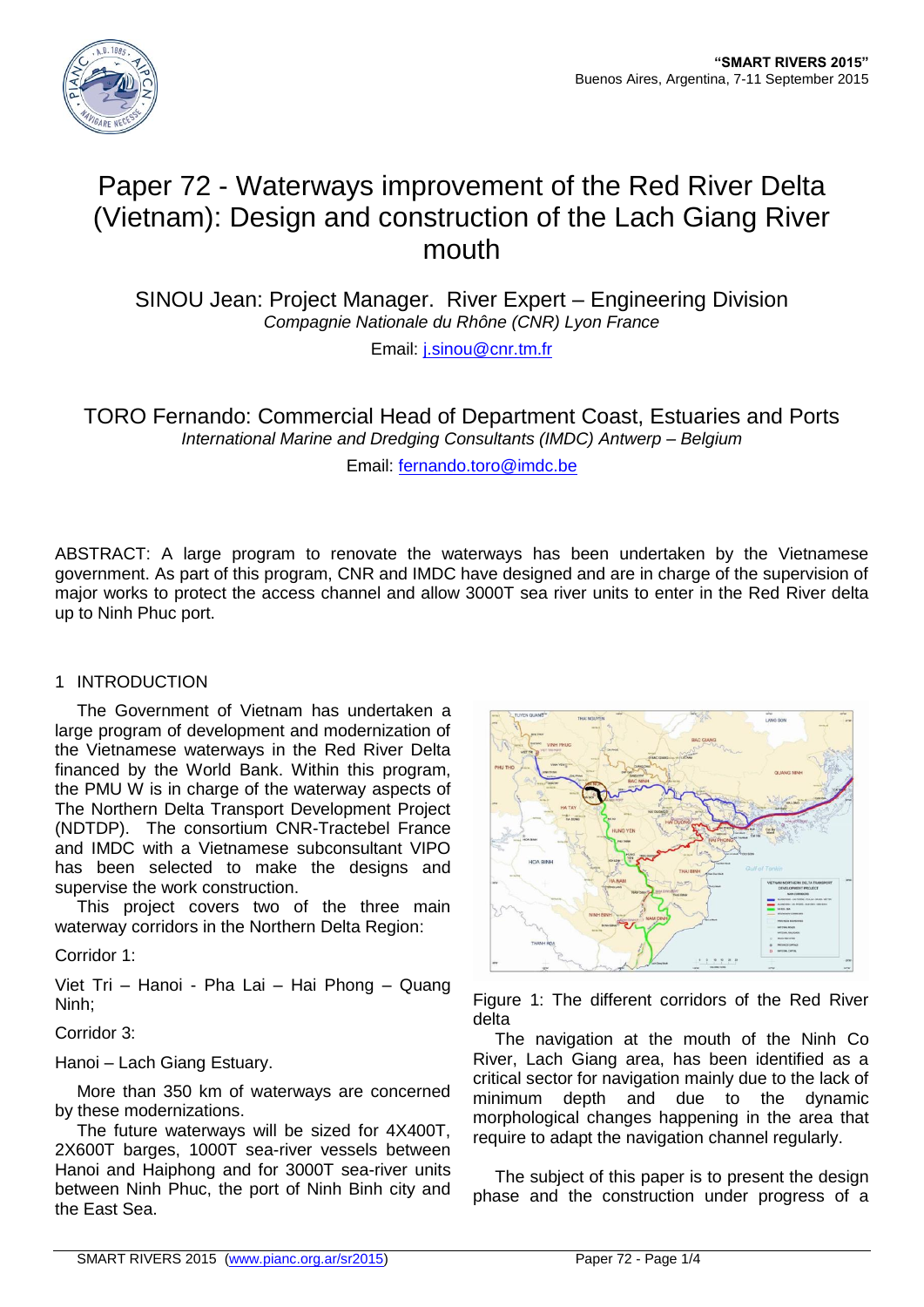

structure which appears to be one of the major maritime structures in Vietnam.

## 2 DESIGN OF THE LACH GIANG BREAKWATER **SYSTEM**

# 2.1 *Introduction*

The starting point for the detailed design of the access channel at Lach Giang Mouth is the alternative proposed in the Feasibility Study (SMEC et al., 2008). The implemented alternative in the detailed design, performed by CNR and IMDC, comprises two breakwaters, three groins parallel to the breakwaters and a fourth long groin parallel to the Ninh Co River mouth. The aim is to allow navigation through an access channel lateral to the high morphological dynamic mouth of the Ninh Co River. The river outlet is constantly changing the shape of the sand bars and would make it difficult to predict their evolution.

## 2.2 *Hydrodynamic and wave models*

Metocean data assessment, hydrodynamics and wave modelling were performed to assess the average and extreme marine conditions for the design of the structures. Data collection and data analysis required special attention due to the fact that Lach Giang area is subjected to typhoons. The hydrodynamic conditions were assessed with assistance of a 2D finite element numerical model. For the analysis of the wave conditions, a wave numerical model with a three nesting approach was set-up. This wave model covers most of the Gulf of Tonkin and includes wind effect; it translates the offshore wave conditions in deep waters to nearshore conditions in shallow waters.



Figure 3: Maximum velocities for the Preferred Alternative



## *Figure 4: Significant wave height for winter monsoon*

# 2.3 *The design phase*

The design of the breakwaters followed the Vietnamese and international standards. The final design of the structures was done with 2 layers of HARO units in the armour layer, based on an economical comparison with rock and other type of prefabricated concrete units. Furthermore, the orientation of the structures and their amount and length was optimized with the assistance of the numerical modelling.

During the detailed design phase of the project, the location of the structures proposed in the feasibility study has been moved 400m to the north, after learning from the new bathymetry survey (November 2011) that the area at the original location has been eroded and is deeper today than was originally thought. The new location of the structures is still through a sand pit which gives stability to the structures in such a morphodynamic area.



Figure 4: Final layout with 2 breakwaters and 4 groynes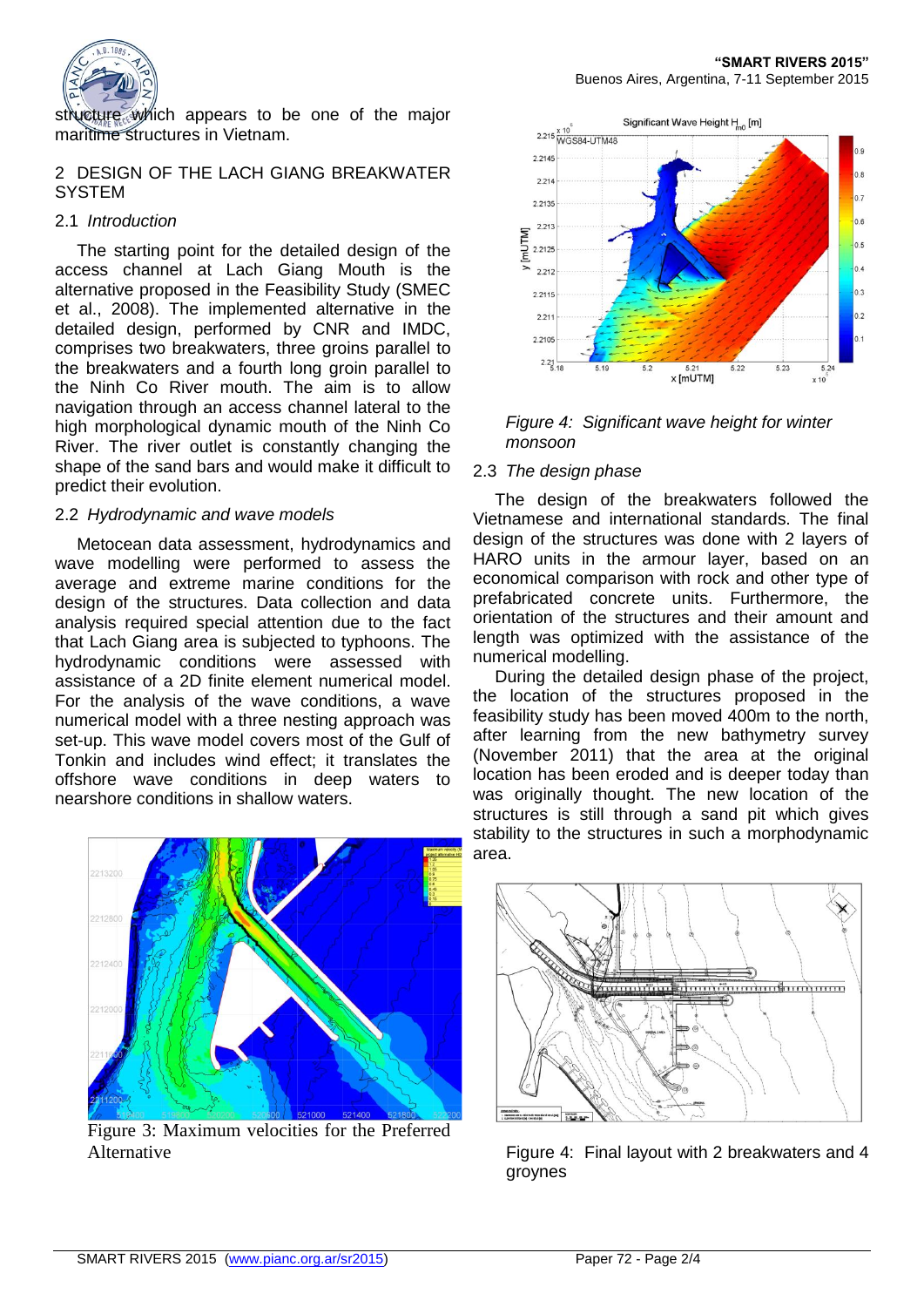

# 3 CONSTRUCTION AND SUPERVISION PHASE

After the submission of the detail design reports and the bid documents for construction to the authorities, the client took in charge the tender procedure and decided about the packages distribution. A team of different contractors was selected and the different contracts were signed by the end of 2013 and beginning of 2014.

#### 3.1 *Package distribution and organization*

When the consultant started his supervision mission, he had to deal with 14 different Vietnamese contractors spread on 8 packages.



Figure 5: packages distribution

#### 3.2 *Soil conditions*

The structure will be located on soft clayey silt fifteen meter thick covered along the sea side by a sandy formation which disappears further. Deeper silts become less soft (but not compact anyway). The instantaneous expected settlements are of the order of forty centimeter on the stroke rating and increase progressively offshore as 60 to 85 cm depending on the sector and the relevant structures. A pilot sector has been installed to monitor the long term settlement.

#### 3.3 *Main difficulties*

Despite the fact that the contract, loaned by the World Bank was supposed to be in English, very few workers were fluent in English, generating the need that all the meetings and decisions had to be translated or transmitted through the Vietnamese subconsultant's engineers.

The first 6 month of construction were devoted to site installation, execution drawings preparation and start of the concrete precast work. The real start of the construction operation really occur after 6 month and it appeared that none of the contractors, except one, had a maritime experience. Their equipment was river equipment not suitable to maritime works.

The first role of the consultant has been to specify and to require the appropriate equipment which took 3 more months.

The other constraint for the works is a meteorological constraint, since the site is located in a region where severe typhoons occur between August and October.

The major challenge was to coordinate the 14 contractors who signed their contracts on the same time and had to face to the same construction delay.

According to the importance of the structure, the consultant decided to nominate a permanent expatriate on site. His principal role has been to detail step by step with each contractor the construction procedure and to follow with supervision engineers all the construction progress.

The construction of the armour structure designed with Haro blocks needed a special attention to assure its protection role coupled with wave energy breaker. The particularity of the Haro protection compared to tetrapodes or acropodes, is that the setting up of the units cannot be random. The core of the breakwater made of crush stone and rock fill should be adjusted such as the final layer of Haro respect the design constraint which are the crest height and width of the breakwater.



Figure 6 : Part of the north breakwater.

By June 2015, the work progress represents more than 65% and the goal is to complete the structure by the end of year 2015.

#### 3.4 *Environment, safety, training and social impacts*

The organization of such a large structure concentrating more than 200 hundred workers in a small city requires to take into consideration other aspects which are less technical: